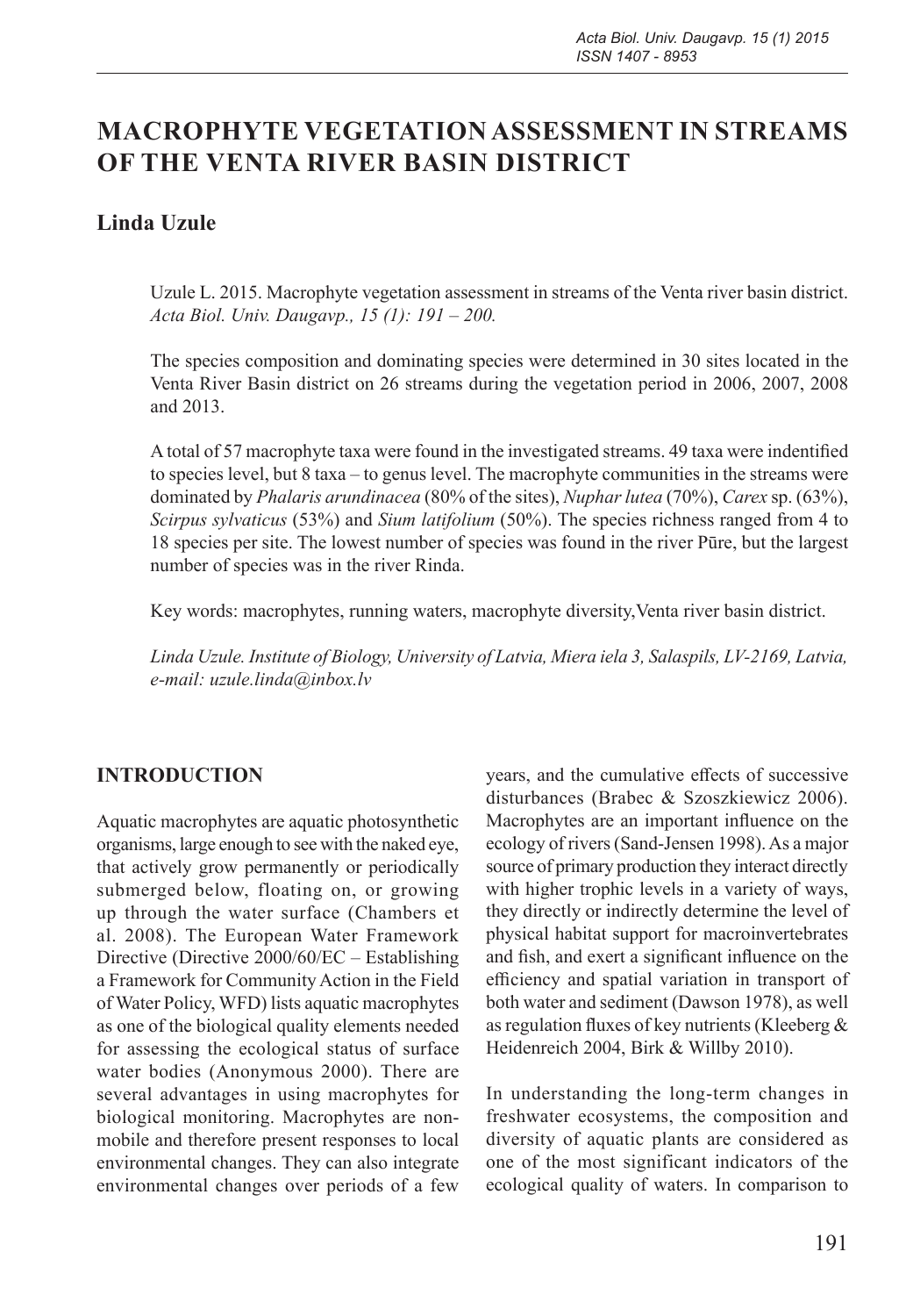other organisms, macrophytes are slower in reacting to environmental changes, however, they are suitable indicators in assessments of longterm changes. The role of macrophytes in aquatic environments and the possibility to use them as indicators in assessing the water quality attracts more and more attention worldwide (Onaindia et al. 2005).

The relationship between aquatic macrophytes and the trophic status of rivers is a complex one because of the synergistic effects of a range of environmental variables – stream velocity (Haslam 1978, Riis & Biggs 2003, Franklin et al. 2008, Janauer et al. 2010), light availability (Dawson & Kern – Hansen 1979, Sand – Jensen 1989), substrate type (Barko & Smart 1986, Clarke & Wharton 2001, Gurnell et al. 2006, Jones et al. 2012), depth and width of river (Riis & Biggs 2003, Paal & Trei 2004), nutrient concentration (Demars & Harper 1998, Thiebaut & Muller 1998, Schulz et al. 2003).

Because of different human activities, nowadays it is difficult to find pristine macrophyte communities in European lowland streams (Baatrup-Pedersen et al. 2006). In the temperate zone, the anthropogenic disturbance of macrophyte communities in running waters is expressed as eutrophication (Robach et al. 1996, Hilton et al. 2006), pollution of water (Daniel et al. 2005), change in the hydrological regime as a consequence of building dams and channels (Riis et al. 2008).

Water bodies have to be managed and protected according to the natural hydrological boundaries of river basins instead of the administrative ones. A river basin is understood as the area from which all surface water flows into one river. In order to facilitate management of water and water bodies, the Latvian river basins were divided into the following four river basin districts (RBD): Venta, Daugava, Lielupe and Gauja. The management plans shall present an overview of the current RBD status and the results of the analysis of impacts of human activity thereon, provide information on water protection objectives and

their justification, identify water bodies at risk of failing to achieve good status.

The Venta River is a river in north-western Lithuania and western Latvia. The total length of the Venta River is 343.3 km and the catchment size constitutes 11.8 thousand  $km^2$  (7, 9 thousand km2 in Latvia). 178 km of Venta flow in Latvia. Total area of Venta RBD in Latvia is 15 625 km2 and it takes 24, 5% of Latvia's territory (Ventas upju.., 2009).

# **MATERIAL AND METHODS**

#### **Study area**

The study used the Latvian Environment, Geology and Meteorology centre data of Surface Water monitoring program. A total of 30 sites in 26 rivers in the Venta River Basin District (RBD) were investigated (Fig. 1). Data were collected during the vegetation season from June to August in 2006, 2007, 2008 and 2013. According to the Water Framework Directive 2000/60/EC System B typology, Latvian rivers can be divided into six types: small rhitral rivers,



Fig. 1. Location of sampling sites in the Venta River Basin district, Latvia.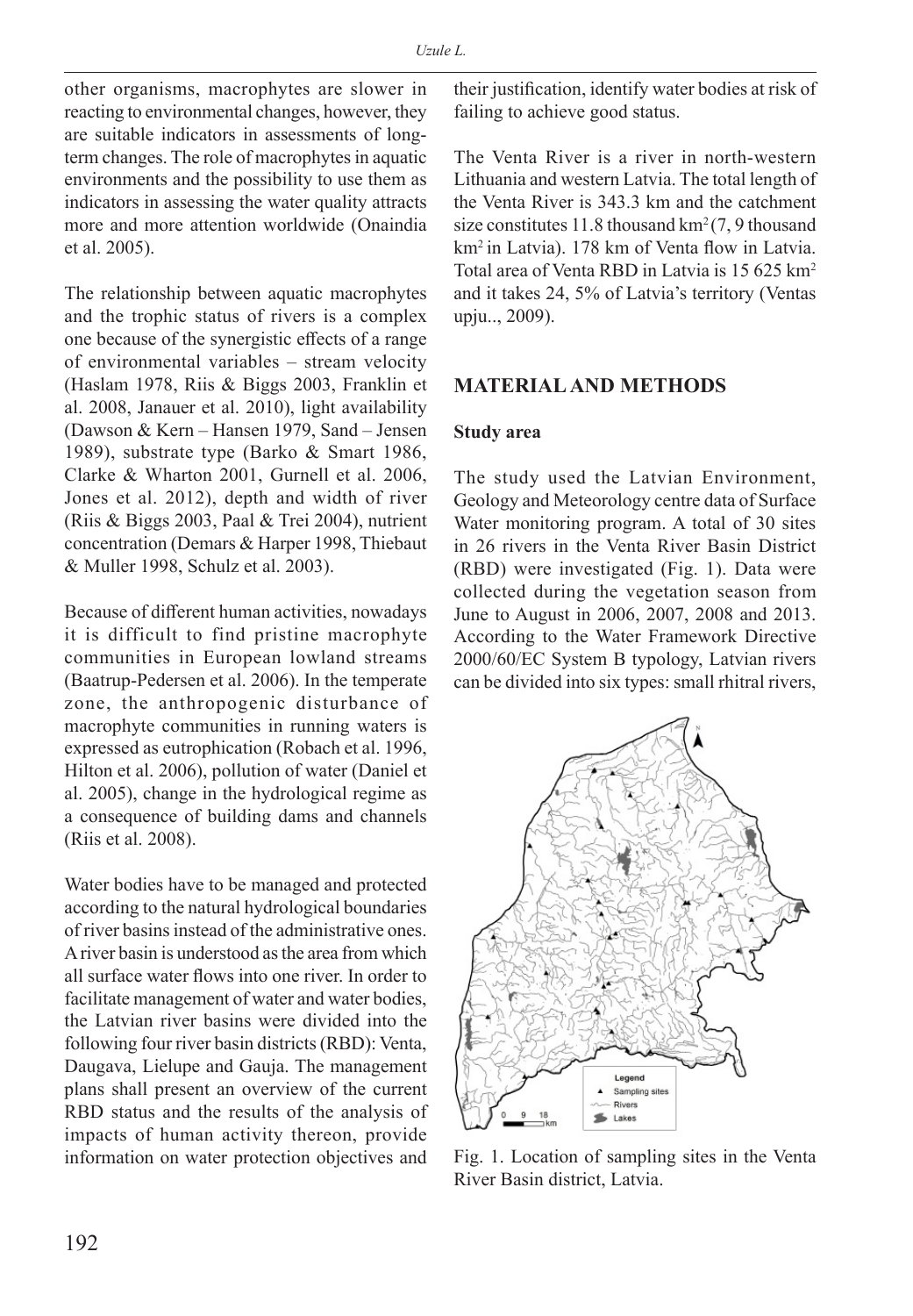small potamal rivers, medium-sized rhitral rivers (11 sites investigated), medium-sized potamal rivers (10 sites), large rhitral rivers (1 site) and large potamal rivers (8 sites).

# **Macrophyte sampling**

Macrophyte surveys were undertaken using the protocols associated with the Standard LVS EN 14184:2003. The sampling reach was 100 m in length. Macrophyte sampling was undertaken in vegetation period from June to August. All macrophytes present were recorded, together with the estimated percentage cover of each species. Macrophytes were identified to species or to the lowest practical taxonomic level. Macrophyte abundance was expressed in terms of the percentage of the survey length covered. A cover score was allocated to each macrophyte species present using the following scale  $1: \le 0.1\%$ ,  $2:$  $0.1 - 1\%, 3: 1 - 2.5\%, 4: 2.5 - 5\%, 5: 5 - 10\%,$ 6:  $10 - 25\%, 7: 25 - 50\%, 8: 50 - 75\%, 9: >75\%.$ 

# **Data analysis**

Pearson's correlation coefficient was used

to test the significance of the association between species richness and chemical variables calculated by SPSS Statistics 22.

# **RESULTS AND DISCUSSION**

A total of 57 macrophyte taxa were found in the investigated streams. 49 taxa were indentified to species level, but 8 taxa – to genus level. Among the most frequent macrophyte species, emergent macrophytes prevail. The macrophyte communities in the streams were dominated by *Phalaris arundinacea* (80% of the sites), *Nuphar lutea* (70%), *Carex sp.* (63%), *Scirpus sylvaticus* (53%), *Sium latifolium* (50%), *Alisma plantagoaquatica* (40%), *Potamogeton perfoliatus* (40%), *Sagittaria sagittifolia* (40%) and *Schoenoplectus lacustris* (40%) (Table 1), which indicates their flow-resistance and indifferent character to many environmental factors. All these species are deeply rooted and tolerant of disturbance (Preston & Croft 2001). A lot of species were found only in one or few investigated stream stretches, e.g. *Berula erecta*, *Cardamine amara*, *Carex acutiformis*, *Charophyta*, *Cladophora* 



Fig. 2. Percentage share of growth forms of aquatic plants in different types of rivers (R3- medium-sized rhitral rivers, R4- medium-sized potamal rivers, R5- large rhitral rivers, R6- large potamal rivers).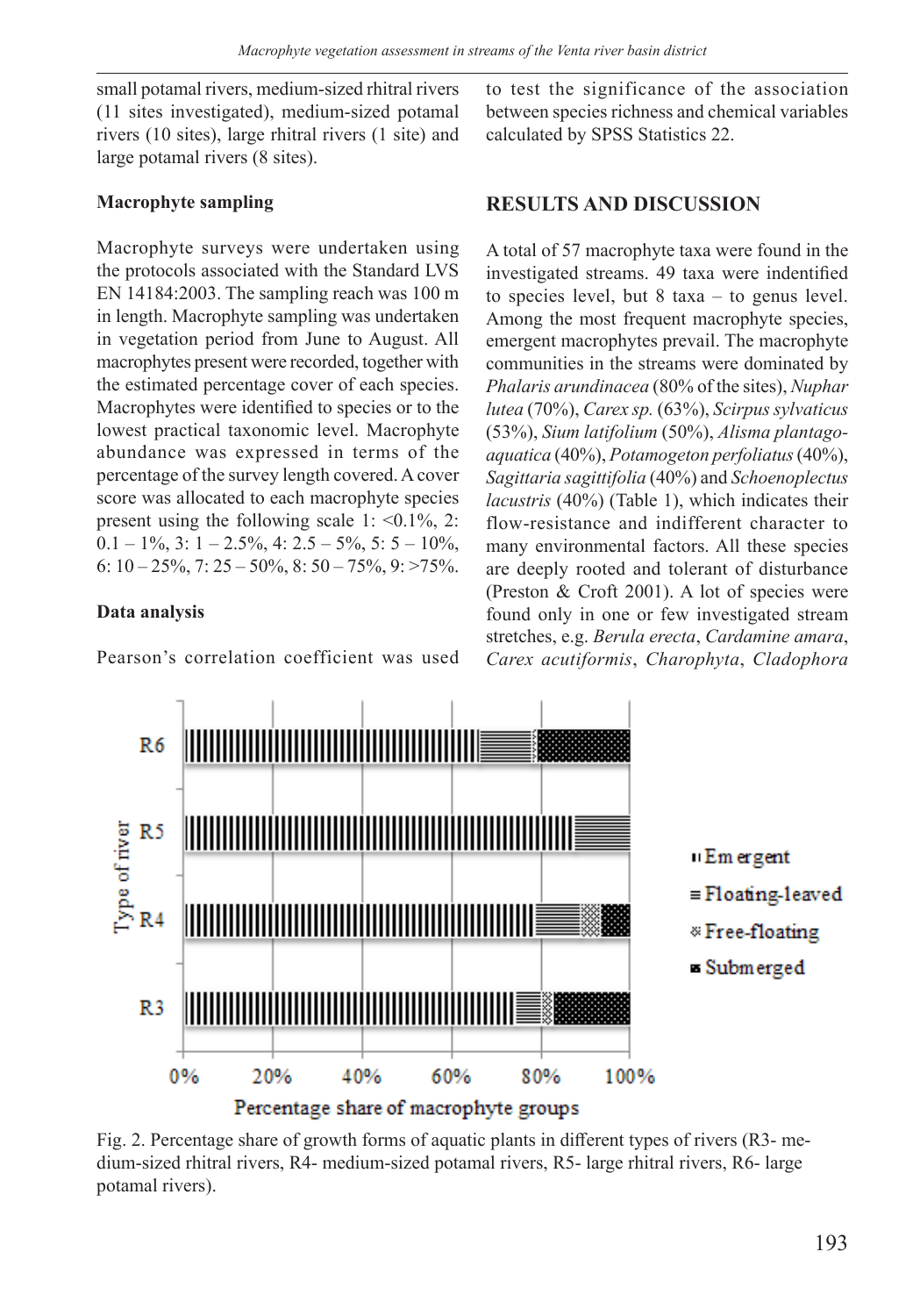| Table 1. Floristic composition of sam |                   |   |   | pling sites |             |                |              |          |                 |   |                 |                 |                |                 |                  |                 |                 |                |             |                |               |    |                 |    |          |                 |                                |                          |  |
|---------------------------------------|-------------------|---|---|-------------|-------------|----------------|--------------|----------|-----------------|---|-----------------|-----------------|----------------|-----------------|------------------|-----------------|-----------------|----------------|-------------|----------------|---------------|----|-----------------|----|----------|-----------------|--------------------------------|--------------------------|--|
|                                       |                   |   |   |             |             |                |              |          |                 |   |                 |                 |                |                 | River site       |                 |                 |                |             |                |               |    |                 |    |          |                 |                                |                          |  |
| <b>Species</b>                        | $\mathbf{\Omega}$ | 3 | 4 | 5           | ৩           | $\overline{ }$ | ${}^{\circ}$ | $\sigma$ | $\overline{10}$ | ⊟ | $\overline{2}$  | $\overline{13}$ | $\overline{4}$ | $\overline{15}$ | $\overline{16}$  | $\overline{17}$ | $\overline{18}$ | $\overline{1}$ | $\Omega$    | $\overline{z}$ | 22            | 23 | 24              | 25 | 27<br>26 | 28              | 29                             | $\overline{\mathbf{30}}$ |  |
| Acorus calamus                        |                   |   |   |             |             |                |              |          |                 |   |                 |                 |                |                 | $\mathrel{\sim}$ |                 |                 |                |             |                |               |    | 4               |    | 4        | 3               | $\circ$<br>5                   |                          |  |
| Alisma plantago-aquatica              | $\mathbf{\sim}$   |   |   |             |             |                | $\sim$       |          |                 |   |                 |                 |                |                 |                  |                 |                 |                |             |                |               |    | $\mathbf{\sim}$ |    |          |                 |                                |                          |  |
| Berula erecta                         |                   |   |   |             |             |                |              |          |                 |   |                 |                 |                |                 |                  |                 |                 |                | $\mathbf 2$ |                |               |    |                 |    |          |                 |                                |                          |  |
| <b>Butomus</b> umbellatus             |                   |   |   |             |             |                |              |          |                 |   |                 |                 |                |                 |                  |                 |                 |                |             |                |               |    | $\mathcal{L}$   |    |          |                 |                                |                          |  |
| Caltha palustris                      |                   |   |   |             |             |                |              |          |                 |   |                 |                 |                |                 |                  |                 |                 |                |             | $\mathbf{C}$   |               |    |                 |    |          |                 |                                |                          |  |
| Cardamine amara                       |                   |   |   |             |             |                |              |          |                 |   |                 |                 |                |                 |                  |                 |                 |                |             |                |               |    |                 |    |          |                 |                                |                          |  |
| Carex acutiformis                     |                   |   |   |             |             |                |              |          |                 |   | $\mathbf{\sim}$ |                 |                |                 |                  |                 |                 |                |             |                |               |    |                 |    |          |                 |                                |                          |  |
| Carex sp.                             |                   |   |   |             |             |                |              |          |                 |   |                 | $\mathcal{L}$   | 2              | $\mathcal{L}$   | 4                | $\mathcal{L}$   | ७               | 4              |             |                | $\mathcal{L}$ |    | 4               | ७  | 5        |                 | $\mathcal{L}$<br>$\mathcal{L}$ | 4                        |  |
| Charophyta                            |                   |   |   |             |             |                |              |          |                 |   |                 |                 |                |                 |                  |                 |                 |                |             |                |               |    |                 |    |          |                 |                                |                          |  |
| Cladophora sp.                        | ${}^{\circ}$      | ᅿ |   |             |             |                |              |          |                 |   |                 |                 |                |                 |                  |                 |                 |                |             |                |               |    |                 |    |          |                 |                                |                          |  |
| Elodea canadensis                     |                   |   |   |             |             |                |              |          |                 |   |                 |                 |                |                 |                  |                 |                 |                |             |                |               |    |                 |    |          |                 |                                |                          |  |
| Equisetum fluviatile                  |                   |   |   |             |             |                |              |          |                 |   |                 |                 |                |                 |                  |                 |                 |                |             |                |               |    |                 |    |          |                 |                                |                          |  |
| Eupatorium cannabium                  |                   |   |   |             |             |                |              |          |                 |   |                 |                 |                |                 |                  |                 |                 |                |             |                |               |    |                 |    |          |                 |                                |                          |  |
| Fontinalis antipyretica               |                   |   |   |             |             |                |              |          |                 |   |                 |                 |                |                 |                  | $\mathcal{L}$   |                 |                |             |                |               | 4  |                 |    | 4        | $\mathbf{\sim}$ |                                | 4                        |  |
| Fontinalis sp.                        |                   |   |   |             | $\mathbf 2$ |                | 2            |          |                 |   |                 |                 |                |                 |                  |                 |                 |                |             |                |               |    |                 |    |          |                 |                                |                          |  |
| Galium palustre                       |                   |   |   |             |             |                |              |          |                 |   |                 |                 |                |                 |                  |                 |                 |                |             |                |               |    |                 |    |          |                 |                                |                          |  |
| Glyceria fluitans                     |                   |   |   |             |             |                | ξ            |          |                 |   |                 |                 |                |                 |                  |                 |                 |                |             |                |               |    |                 |    |          |                 |                                |                          |  |
|                                       |                   |   |   |             |             |                |              |          |                 |   |                 |                 |                |                 |                  |                 |                 |                |             |                |               |    |                 |    |          |                 |                                |                          |  |
| Glyceria maxima<br>Hippuris vulgaris  |                   |   |   |             |             |                |              |          |                 |   |                 |                 |                |                 |                  |                 |                 |                |             |                |               |    |                 |    |          |                 |                                |                          |  |
| Hydrocharis morsus-<br>ranae          |                   |   |   |             |             |                |              |          |                 |   |                 |                 |                |                 |                  |                 |                 |                |             |                |               |    |                 |    |          |                 |                                |                          |  |
|                                       |                   |   |   |             |             |                |              |          |                 |   |                 |                 |                |                 |                  |                 |                 |                |             |                |               |    |                 |    |          |                 |                                |                          |  |
| Iris pseudocarus                      |                   |   |   |             |             |                |              |          |                 |   |                 |                 |                |                 |                  |                 |                 |                |             |                |               |    |                 |    |          |                 |                                |                          |  |
| Juncus articulatus                    |                   |   |   |             |             |                |              |          |                 |   |                 |                 |                |                 |                  |                 |                 |                |             |                |               |    |                 |    |          |                 |                                |                          |  |
| Juncus sp.                            |                   |   |   |             |             |                |              |          |                 |   |                 |                 |                |                 |                  |                 |                 |                |             |                |               |    |                 |    |          |                 |                                |                          |  |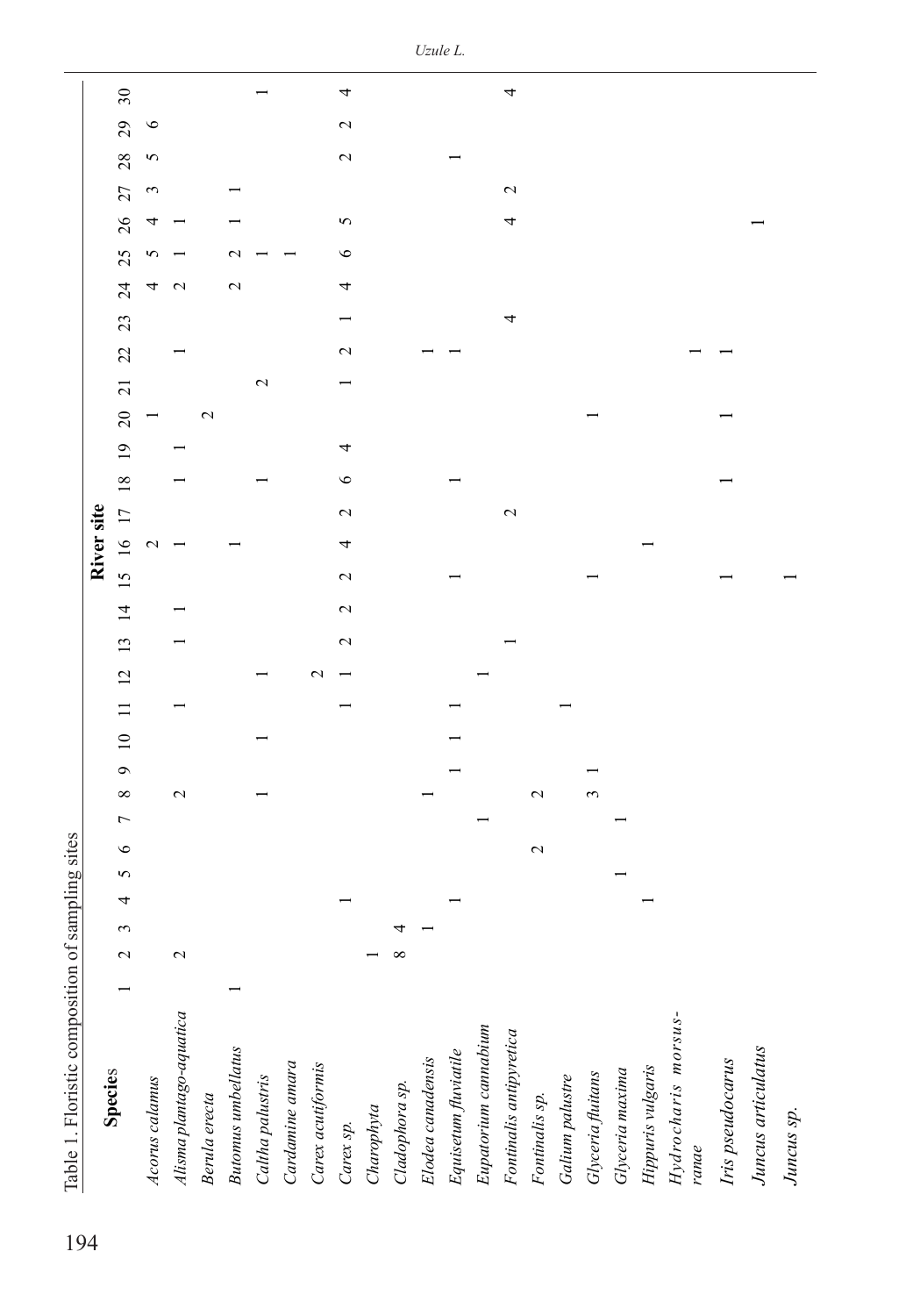|                                                           |             |   |               |   |                   |                    |   |                 |                  |                 |                 |                 |                 | River site        |               |                 |                 |                |                |             |                   |                 |    |                          |            |                  |                 |                          |
|-----------------------------------------------------------|-------------|---|---------------|---|-------------------|--------------------|---|-----------------|------------------|-----------------|-----------------|-----------------|-----------------|-------------------|---------------|-----------------|-----------------|----------------|----------------|-------------|-------------------|-----------------|----|--------------------------|------------|------------------|-----------------|--------------------------|
| Species                                                   |             | 2 | 4             |   | $\circ$           | ${}^{\circ}$<br>7  | ç | $\overline{10}$ |                  | $\overline{2}$  | $\overline{13}$ | $\overline{4}$  | $\overline{15}$ | $\frac{6}{1}$     | 17            | $\overline{18}$ | $\overline{1}$  | $\overline{c}$ | $\overline{c}$ | 22          | 23                | $\overline{24}$ | 25 | 26                       | 27         | 28               | 29              | $\overline{\mathcal{E}}$ |
| Lemna minor                                               |             |   |               |   |                   |                    |   |                 |                  |                 |                 |                 |                 |                   |               |                 |                 |                |                |             |                   |                 |    |                          |            |                  |                 |                          |
| Lysimachia vulgaris                                       |             |   |               |   |                   |                    |   |                 |                  |                 |                 |                 |                 |                   |               |                 |                 |                |                |             |                   |                 |    |                          |            |                  |                 |                          |
| Mentha aquatica<br>Myosotis palustris                     |             |   |               |   |                   |                    |   |                 |                  |                 |                 |                 |                 |                   | $\mathcal{L}$ |                 |                 |                | 4              | $\mathbf 2$ |                   |                 |    |                          |            |                  |                 |                          |
|                                                           |             |   |               |   |                   |                    |   |                 |                  |                 |                 |                 |                 |                   |               |                 |                 |                |                |             |                   |                 |    |                          |            |                  |                 |                          |
|                                                           |             |   |               |   |                   |                    |   |                 |                  |                 |                 |                 |                 |                   |               |                 |                 |                |                |             |                   |                 |    | 4                        |            |                  |                 |                          |
|                                                           |             |   | 5             | 4 |                   |                    |   | $\mathbf{\sim}$ | ξ                | $\mathbf{\sim}$ |                 | $\mathbf{\sim}$ | $\mathbf{\sim}$ | $\mathbf{\Omega}$ |               |                 |                 |                | 5              |             |                   | $\mathbf{\sim}$ | 4  |                          | 5          |                  |                 | 5                        |
| Myriophyllum spicatum<br>Nuphar lutea<br>Nymphaea candida |             |   |               |   |                   |                    |   |                 |                  |                 |                 |                 |                 |                   |               |                 |                 |                |                |             |                   |                 |    |                          |            | $\mathrel{\sim}$ |                 |                          |
| $N$ ymphaea sp.                                           |             |   |               |   |                   |                    |   |                 |                  |                 |                 |                 |                 |                   |               |                 |                 |                |                |             |                   |                 |    |                          |            |                  |                 |                          |
| Oenanthe aquatica                                         |             |   |               |   |                   |                    |   |                 |                  |                 |                 |                 |                 |                   |               |                 |                 |                |                |             |                   |                 |    |                          |            |                  |                 |                          |
| Phalaris arundinacea                                      |             |   |               | 5 | ⅎ                 | 5                  | 4 | 3               |                  | 4               | 5               | ξ               |                 | 5                 | 5             | 5               | $\mathbf{\sim}$ |                | 4              |             | $\mathbf{\Omega}$ | 4               | 4  | $\circ$                  | 3          | $\circ$          | 5               | 5                        |
| Phragmites australis                                      |             |   |               |   |                   |                    |   |                 |                  |                 |                 |                 | n               |                   |               |                 |                 | ≌              | $\overline{ }$ |             |                   |                 |    | $\mathbf{\sim}$          |            |                  | $\mathbf{\sim}$ |                          |
| Polygonum amphibium                                       |             |   |               |   |                   |                    |   |                 |                  |                 |                 |                 |                 |                   |               |                 |                 |                |                |             |                   |                 |    |                          |            |                  |                 |                          |
| Potamogeton crispus                                       |             |   |               |   |                   |                    |   |                 |                  |                 | 4               |                 |                 |                   |               |                 |                 |                |                |             |                   |                 |    |                          |            |                  |                 |                          |
| Potamogeton lucens                                        |             |   |               |   | $\mathbf{\sim}$   |                    |   |                 |                  |                 |                 | 4               |                 |                   |               |                 |                 | $\sim$         |                |             |                   |                 |    |                          |            |                  |                 |                          |
| Potamogeton natans                                        |             |   |               |   |                   |                    |   |                 |                  |                 |                 |                 |                 |                   |               |                 |                 | S              |                | $\mathbf 2$ |                   |                 |    |                          |            |                  |                 |                          |
| Potamogeton pectinatus                                    | $\mathbf 2$ |   |               |   |                   |                    |   |                 |                  |                 | $\mathbf 2$     |                 |                 |                   |               |                 |                 |                |                |             | $\mathbf{\sim}$   |                 | 5  | $\circ$                  |            |                  | 5               |                          |
| Potamogeton perfoliatus                                   | 3           |   |               |   |                   |                    |   |                 |                  |                 | 4               |                 |                 |                   |               |                 |                 | $\mathbf 2$    |                |             |                   |                 | 5  | $\boldsymbol{\varsigma}$ | $\sim$     | 3                | $\epsilon$      |                          |
| Potamogeton praelongus                                    |             |   |               |   |                   |                    |   |                 |                  |                 |                 |                 |                 |                   |               |                 |                 |                |                |             |                   |                 | 5  | $\mathbf{\Omega}$        |            |                  |                 |                          |
| Ranunculus lingua                                         |             |   |               |   |                   |                    |   |                 |                  |                 |                 |                 |                 |                   |               |                 |                 |                |                |             |                   |                 |    |                          |            |                  |                 |                          |
| Ranunculus sp.                                            |             |   |               |   |                   | $\scriptstyle\sim$ |   |                 |                  |                 |                 |                 |                 |                   |               |                 |                 |                |                |             |                   |                 |    |                          |            |                  |                 |                          |
| Rorripa amphibia                                          |             |   |               |   |                   |                    |   |                 | $\mathbf 2$      |                 |                 |                 |                 |                   |               |                 |                 |                |                |             |                   |                 |    |                          |            |                  |                 |                          |
| Rumex hydrolapathum                                       |             |   |               |   |                   |                    |   |                 |                  |                 |                 |                 |                 |                   |               |                 |                 |                |                |             |                   |                 |    |                          |            |                  |                 |                          |
| Sagittaria sagittifolia                                   |             |   | $\mathcal{L}$ |   |                   |                    |   |                 | $\mathrel{\sim}$ |                 |                 |                 |                 |                   |               |                 |                 |                |                |             |                   |                 |    |                          | $\epsilon$ |                  | 4               |                          |
| Schoenoplectus lacustris                                  |             |   |               |   | $\mathbf{\Omega}$ |                    |   |                 |                  |                 |                 |                 |                 |                   |               | 4               |                 |                | 5              |             |                   | $\circ$         | ७  | ७                        | 3          |                  | ≌               |                          |
| Scirpus sylvaticus                                        |             |   |               |   |                   | 5<br>$\mathbf 2$   | 4 |                 |                  |                 | 5               |                 |                 |                   |               |                 |                 |                | 5              |             |                   |                 |    |                          |            | $\circ$          |                 | 4                        |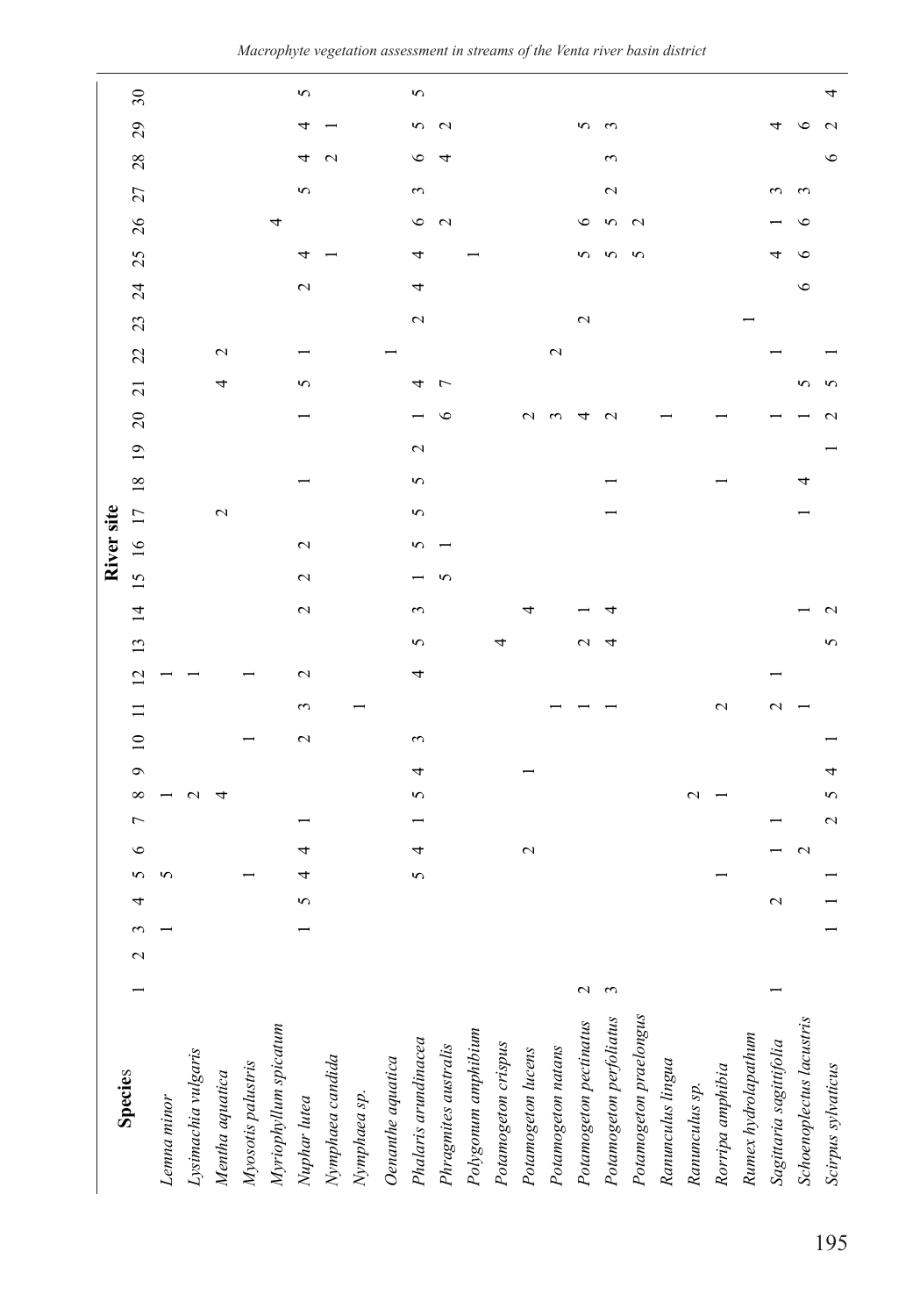| 7 8 9 10 11 12 13 14 15 16 17 18 19 20 21 22 23 24 25 26 27 28 29<br>4<br>$5\,6$<br>4<br>$\tilde{\phantom{a}}$<br>4<br>$\sim$<br>Veronica anagallis-aquat-<br>$\scriptstyle\sim$<br>Scutellaria galericulata<br>Sparganium erectum<br>Spirodela polyrhiza<br>Sparganium emersum<br>Solanum dulcamara<br>Sparganium sp.<br><b>Species</b><br>Typha latifolia<br>Sium latifolium |  | River site |  |  |  |             |                  |                 |
|--------------------------------------------------------------------------------------------------------------------------------------------------------------------------------------------------------------------------------------------------------------------------------------------------------------------------------------------------------------------------------|--|------------|--|--|--|-------------|------------------|-----------------|
|                                                                                                                                                                                                                                                                                                                                                                                |  |            |  |  |  |             |                  | 30 <sub>o</sub> |
|                                                                                                                                                                                                                                                                                                                                                                                |  |            |  |  |  |             |                  |                 |
|                                                                                                                                                                                                                                                                                                                                                                                |  |            |  |  |  |             |                  |                 |
|                                                                                                                                                                                                                                                                                                                                                                                |  |            |  |  |  |             |                  |                 |
|                                                                                                                                                                                                                                                                                                                                                                                |  |            |  |  |  |             |                  |                 |
|                                                                                                                                                                                                                                                                                                                                                                                |  |            |  |  |  | $\mathbf 2$ | $\mathrel{\sim}$ |                 |
|                                                                                                                                                                                                                                                                                                                                                                                |  |            |  |  |  |             |                  |                 |
|                                                                                                                                                                                                                                                                                                                                                                                |  |            |  |  |  |             | $\mathrel{\sim}$ |                 |
|                                                                                                                                                                                                                                                                                                                                                                                |  |            |  |  |  |             |                  |                 |
|                                                                                                                                                                                                                                                                                                                                                                                |  |            |  |  |  |             |                  |                 |
| ıca                                                                                                                                                                                                                                                                                                                                                                            |  |            |  |  |  |             |                  |                 |

number (6 species) was found for the pondweed family Potamogetonaceae. The most frequent pondweed species are *Potamogeton perfoliatus* (occurred in 40% of sites), *Potamogeton pectinatus* (30% of sites) and *Potamogeton lucens* (13% of sites). In the European assessment systems considerable proportion in species composition is filled by species of the families Callitrichaceae and Ranunculaceae, while in the Latvian streams species of these families is low represented (Grīnberga 2011).

The species richness ranged from 4 to 18 species per site; on average 10 macrophyte taxa per stretch were found. The lowest number of species was found in the river Pūre (type R4), but the largest number of species was in the river Rinda (type R4).

Analyses revealed that the presence of various growth forms of plants is not significantly differentiated between the four identified types of rivers (Fig. 2). It was found that all types of rivers are overgrown mainly by emergent plants (helophytes). They represented 74% of all vegetation in medium-sized rhitral rivers, 79% in mediumsized potamal rivers, 88% in large rhitral rivers (there was only one site) and 66% in large potamal rivers.

Large potamal rivers and medium-sized rhitral rivers also had a high share of submerged macrophytes, which covered 21% and 17% of the vegetated area. Large rhitral river site (river Vadakste) had only two macrophyte growth forms – emergent and floating-leaved. The free-floating macrophyte species such as *Lemna minor*, *Spirodela polyrhiza* and *Hydrocharis morsus-ranae* were detected only in some stream sites. These species are known to be limited by stream velocity and they reached their highest abundances in slow flowing streams with sandy and soft, silty substrates (Grīnberga 2010).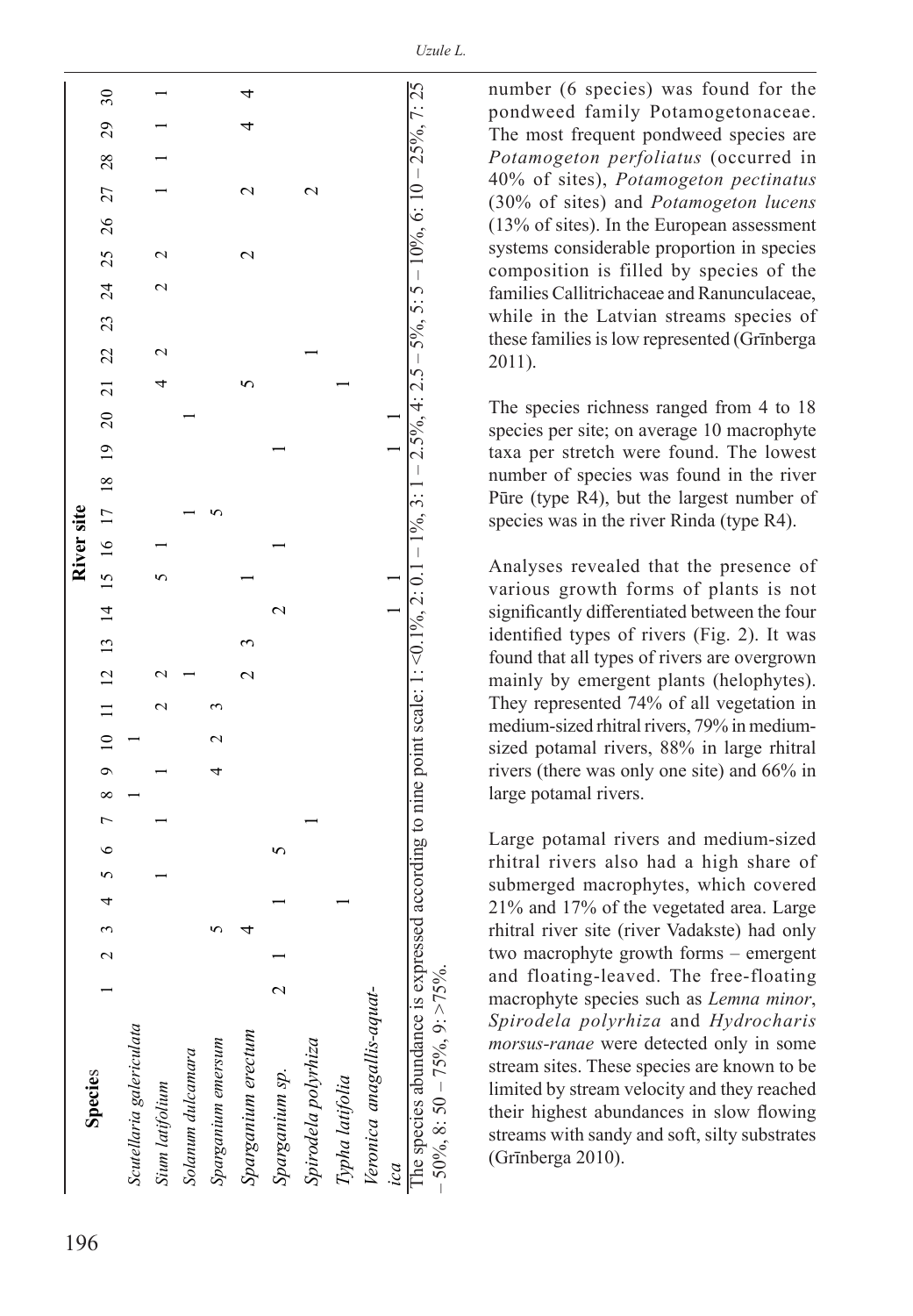|                                 | Species<br>richness | $\mathbf{P}_{\text{tot}}$ | $N_{\text{tot}}$ | $N-NH_{4}^+$ | $N-NO2$  | $N-NO2$ | $P-POA3$ |
|---------------------------------|---------------------|---------------------------|------------------|--------------|----------|---------|----------|
| Species<br>richness             |                     |                           |                  |              |          |         |          |
| $\mathbf{P}_{\rm tot}$          | ,269                | 1                         |                  |              |          |         |          |
| $N_{_{\rm tot}}$                | $-138$              | ,032                      | $\mathbf{1}$     |              |          |         |          |
| $N-NH_{\scriptscriptstyle A}^+$ | $-.336*$            | $,367*$                   | $,321*$          | 1            |          |         |          |
| $N-NO2$                         | $-.244$             | ,261                      | $,490**$         | $,452**$     |          |         |          |
| $N-NO3$                         | $-173$              | $-.007$                   | ,930**           | ,198         | $,478**$ | 1       |          |
| $P-PO43$                        | $-173$              | ,163                      | ,133             | ,235         | ,244     | $-.074$ | 1        |

Table 2. Pearson linear correlation coefficients among species richness and chemical variables

(\*)  $p<0.05$ ; (\*\*)  $p<0.01$  N=30

*sp*., *Eupatorium cannabinum*, *Galium palustre*, *Glyceria maxima*, *Hippuris vulgaris*, *Hydrocharis morsus-ranae*, *Juncus articulatus*, *Lysimachia vulgaris*, *Myriophyllum spicatum*, *Oenanthe aquatica*, *Polygonum amphibium*, *Potamogeton crispus*, *Potamogeton praelongus*, *Ranunculus lingua*, *Rumex hydrolapathum* etc. Among the submerged macrophytes the highest species Relationships between species richness and six chemical parameters  $(N_{\text{tot}}$ ,  $P_{\text{tot}}$ , N-NH<sub>4</sub><sup>+</sup>, N-NO<sub>2</sub><sup>-</sup> , N-NO<sub>3</sub> and P-PO<sub>4</sub><sup>3</sup>) were calculated (Table 2). There was only one significant correlation among species richness and ammonium nitrogen. No significant correlations were established between other chemical variables and species richness. Macrophye diversity may be related to



Fig. 3. Correlation between species richness and ammonium nitrogen (N-NH4+).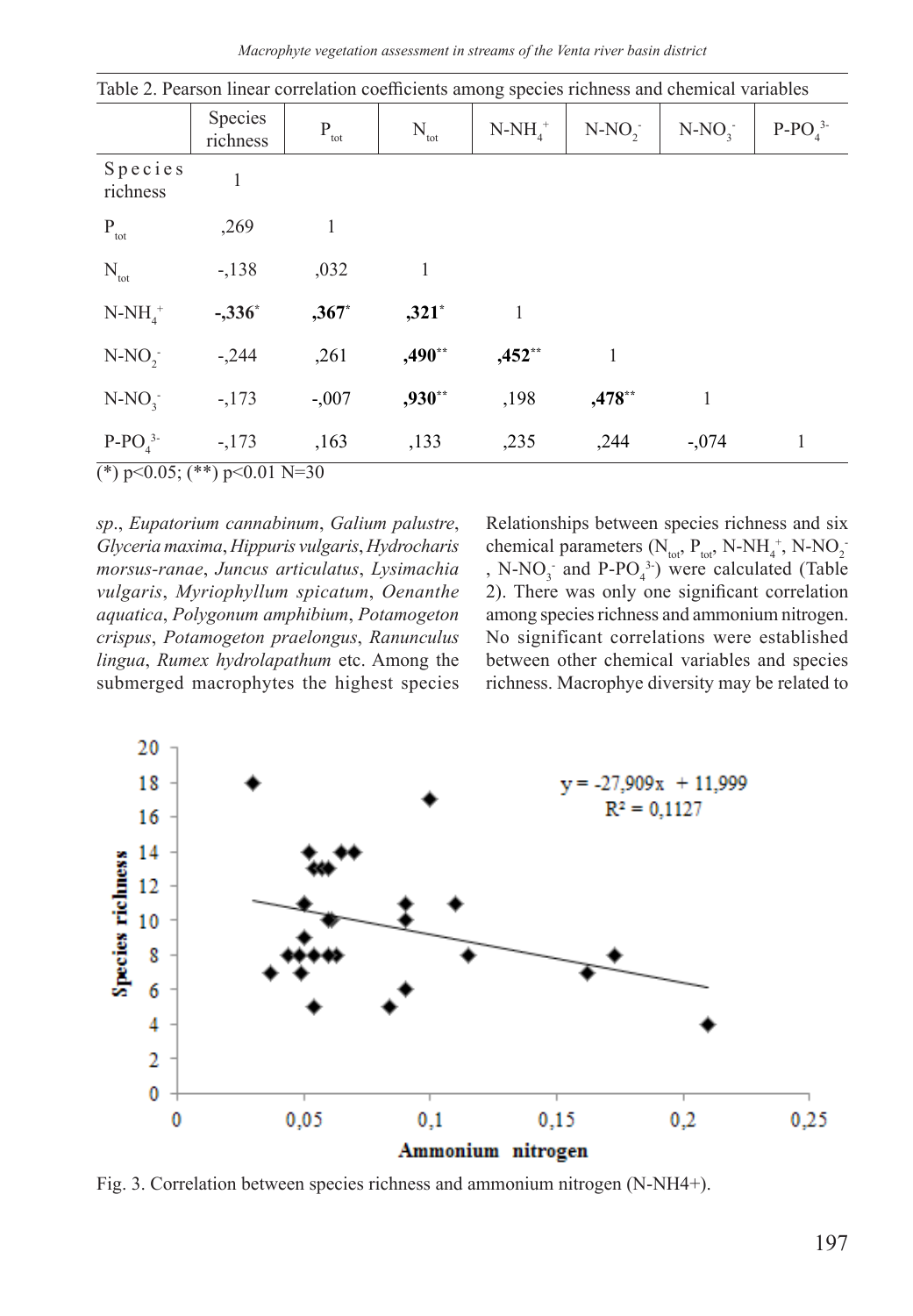other factors besides the nutrients. Factors such as stream velocity, depth, substrate, habitats, shading, width, bed stability, singly or in some combinations, may have a stronger influence on the macrophyte floristic community than nutrients (Thiebaut et al. 2002).

# **CONCLUSIONS**

Results revealed that the presence of various growth forms of plants is not significantly differentiated between the types of rivers. All types of rivers are overgrown mainly by emergent plants. The most frequent species were *Phalaris arundinacea*, *Nuphar lutea*, *Carex sp.*, *Scirpus sylvaticus* and *Sium latifolium*. In the Venta River Basin distric streams the number of macrophyte species range from 4 to 18. The lowest number of species was found in the river Pūre, but the largest number of species was in the river Rinda. There were not significant correlation between species richness and chemical parameters except ammonium nitrogen.

#### **ACKNOWLEDGEMENT**

I am gratefull to Latvian Environment, Geology and Meteorology centre for the data and Jolanta Jēkabsone for advice and help in preparation of article.

#### **REFERENCES**

- Anonymous, 2000. European Commission Directive 2000/60/EC of the European Parliament and of the Council of 23 October 2000 establishing a framework for Community action in the field of water policy. Official Journal L 327, 22/12/2000 P.  $0001 - 0073$ .
- Baatrup-Pedersen A., Szoszkiewicz K., Nijboer R., O'Hare M., Ferreira T. 2006. Macrophyte communities in unimpacted European streams: variability in assemblage patterns, abundance and diversity. *Hydrobiologia,*

566: 179-196.

- Barko J.W., Smart R.M. 1986. Sediment related mechanisms of growth limitation in submersed macrophytes. *Ecology,* 67: 1328 – 1340.
- Birk S., Willby N. 2010. Towards harmonization of ecological quality classification: establishing common grounds in European macrophyte assessment for rivers. *Hydrobiologia,* 652: 149-163.
- Brabec K., Szoszkiewicz K. 2010. Macrophyte and diatoms – major results and conclusions from the STAR project. *Hydrobiologia,* 566: 175-178.
- Chambers P.A., Lacoul P., Murphy K.J., Thomaz S.M. 2008. Global diversity of aquatic macrophytes in freshwater. *Hydrobiologia,*   $595: 9 - 26.$
- Clarke S.J., Wharton G. 2001. Sediment nutrient characteristics and aquatic macrophytes in lowland English rivers. *The Science of the Total Environment,* 266: 103 – 112.
- Daniel H., Bernez I., Haury J. 2005. The ability of aquatic macrophytes to assess fish farm pollution in two salmon rivers. *Hydrobiologia,* 551: 183-191.
- Dawson F.H. 1978. The seasonal effects of aquatic plant growth on the flow of water in a streams. EWRS 5th Symposium on Aquatic Weeds. EWRS, Amsterdam: 71-78.
- Dawson F. H., Kern Hanse U. 1979. The effect of natural and Artificial Shade as Management Technique. Internationale Revue der gesamten. *Hudrobiologie,* 64:  $437 - 455$ .
- Demars B.O.L., Harper D.H. 1998. The aquatic macrophytes of an English lowland river system: assessing response to nutrient enrichment. *Hydrobiologie,* 384: 75 – 88.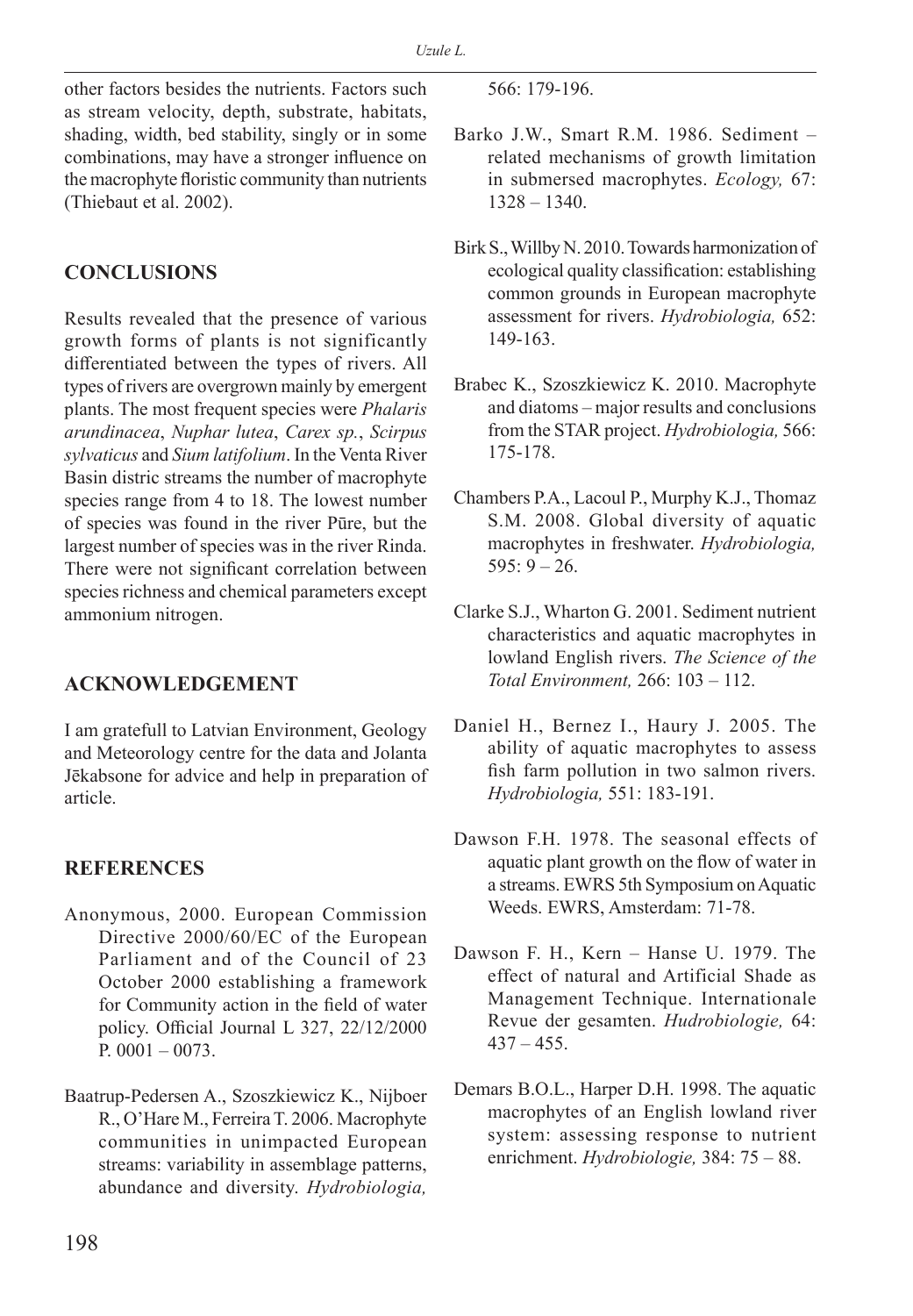- Franklin P., Dunbar M., Whitehead P. 2008. Flow controls on lowland river macrophytes: A review. *Science of the Total Environment,*  400: 369 – 378.
- Grīnberga L. 2010. Environmental factors influencing the species diversity of macrophytes in middle-sized streams in Latvia. *Hydrobiologia,* 656: 233 – 241.
- Grinberga L. 2011. Environmental factors influencing the vegetation in middle – sized streams in Latvia. *Annali di Botanica,* 1:  $37 - 44.$
- Gurnell A.M., Van Oosterhout M.P., De Vlieger B., Goodson J.M. 2006. Reach – scale interactions between aquatic plants and physical habitat: *River Frome, Dorset. River. Res. Appl.,* 22: 667 – 680.
- Haslam S.M. 1978. River plants: the macrophytic vegetation of watercourses. Cambridge, Cambridge University Press.
- Hilton J., O'Hare M., Bowes M.J., Jones J.I. 2006. How green is my river? A new paradigm of eutrophication in rivers. *Science of the Total Environment,* 365: 66-83.
- Janauer G.A., Schmidt Mumm U., Schmidt B. 2010. Aquatic macrophytes and water current velocity in the Danube River. *Ecological Engineering,* 36: 1138 – 1145.
- Jones J.I., Collins A.L., Naden P.S., Sear D.A. 2012. The relationship between fine sediment and macrophytes in rivers. River Research and Applications 28: 1006 – 1018.
- Kleeberg A., Heidenreich M. 2004. Release of nitrogen and phosphorus from macrophyte stands of summer dried out sediments of a eutrophic reservoir. Hydrobiologie 159: 115-136.
- Onaindia M., Amezaga I., Garbisu C., Garcia-Bikuna B. 2005. Aquatic macrophytes as biological indicators of environmental

conditions of rivers in north-eastern Spain. International Journal of Limnology 41 (3): 175-182.

- Paal J., Trei T. 2004. Vegetation of Estonian watercourses, the drainage basin of the southern coast of the Gulf of Finland. Annali Botanica Fennici 41: 157 – 177.
- Preston C.D., Croft J.M. 2001. Aquatic plants in Britain and Ireland. Harley Books, Martins, Great Horkesley, Colchester, England. Pp. 356.
- Riis T., Biggs B.J.F. 2003. Hydrologic and hydraulic control of macrophyte establishment and performance in streams. *Limnol. Oceanogr*., 48: 1488 – 1497.
- Riis T., Suren A.M., Clausen B., Sand-Jensen K. 2008. Vegetation and flow regime in lowland streams. *Freshwater Biol.,* 53: 1531-1543.
- Robach F., Thiebaut G., Tremolieres M., Muller S. 1996. A reference system for continental running waters: plant communities as bioindicators of increasing eutrophication in alkaline and acidic waters in north-east France. *Hydrobiologia,* 340: 67-76.
- Sand-Jensen K. 1998. Influence of submerged macrophytes on sediment composition and near-bed flow in lowland streams. *Freshwater Biology,* 39: 663-679.
- Schulz M., Kozerski H.P., Pluntke T., Rinke K. 2003. The influence of macrophytes on sedimentation and nutrient retention in the lower River Spree (Germany). *Water Research,* 37: 569 – 578.
- Thiebaut G., Guerold F., Muller S. 2002. Are trophic and diversity indices based on macrophyte communities pertinent tools to monitor water quality. *Water Research,* 36:  $3602 - 3610.$
- Thiebaut G., Muller S. 1998. Aquatic macrophyte communities as water quality indicators: